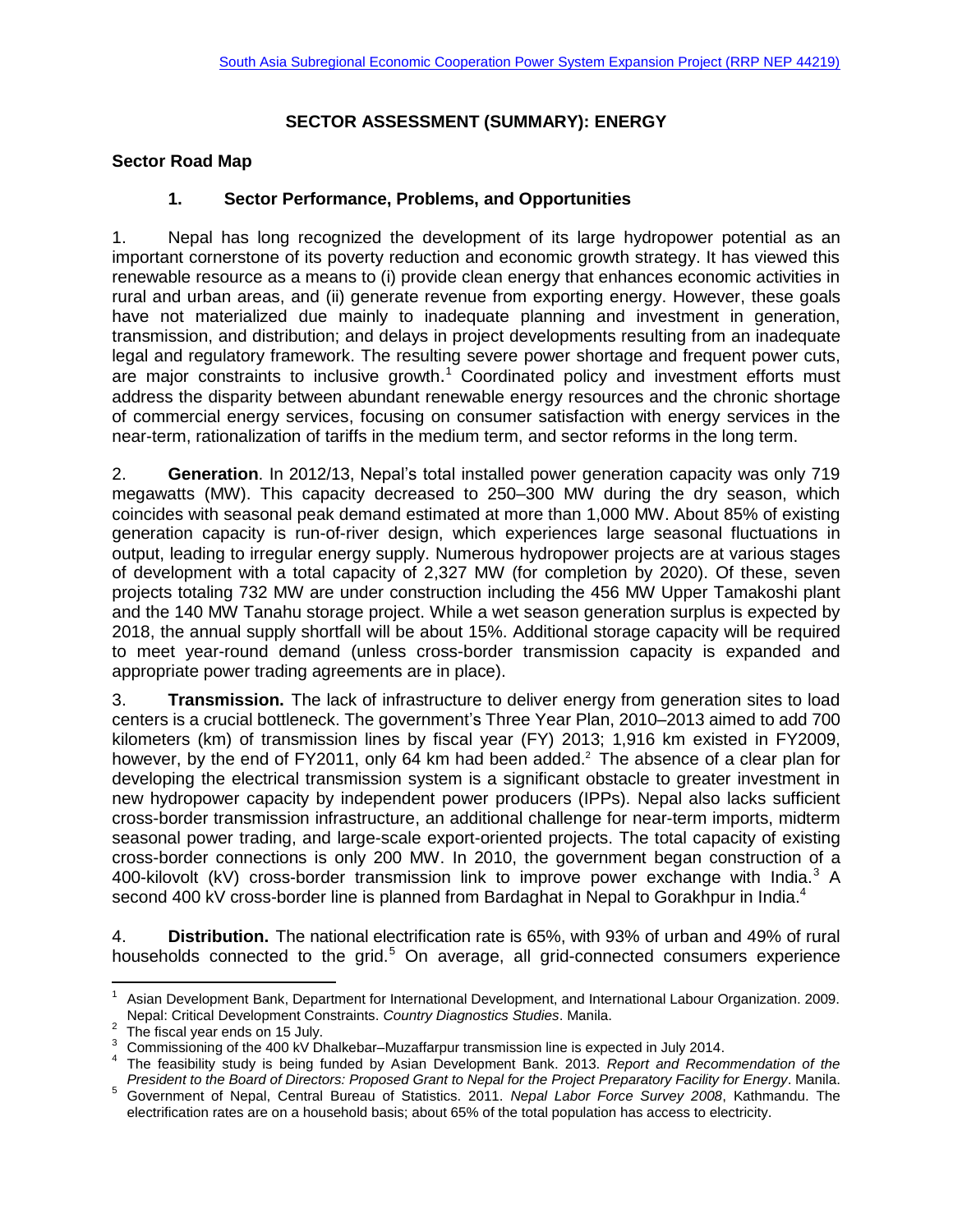power cuts (load shedding) of 12-hours/day or more. The Nepal Electricity Authority (NEA), a government undertaking), which serves more than 2.32 million customers nationwide, has a de facto monopoly over distribution. In FY2012, domestic consumers accounted for 95% of its customer base, but only contributed 44% of total sales; industrial and other commercial consumers accounted for only 2% of the consumer base, but contributed to 46% of total sales.<sup>6</sup> Transmission and distribution system losses have declined from an audited 28.6% in FY2011 to a provisional 26.4% in FY2012. Close monitoring of distribution networks, establishment of loss reduction committees, and penal action against errant users have reduced nontechnical losses.

5. **Off-grid renewable energy**. Nepal is estimated to have the potential to develop more than 100 MW of micro hydropower, 2,100 MW of solar power,<sup>7</sup> and 3,000 MW of wind power.<sup>8</sup> Off-grid renewable energy is also a priority program for the government as it is a clean, safe and environment-friendly solution to providing commercial energy to remote sparsely populated areas not viable for grid extension. Development partners have assisted in initiating several renewable energy technology-based interventions for mini- and micro-energy projects; many are still operating. As of 2010, renewable energy technology projects included about 40 mini-hydro plants with 15 MW capacity, 864 micro-hydropower plants with 15 MW, 1,262 pico-hydropower plants with about 2.5 MW, about 6.4 MW-peak of solar photovoltaic in more than 227,000 households, and 9.2 kilowatts of wind energy, in addition to institutional and community plant installations. <sup>9</sup> The current Three Year Plan, 2010–2013 envisages adding 15 MW of mini and micro hydropower; 225,000 solar home systems; 90,000 domestic, 50 community, and 75 institutional biogas plants; 1 MW of wind power; and 4,500 improved water mills.<sup>10</sup>

6. **Public utility operations**. Since its establishment in 1985, NEA has dominated the energy sector. By the end of FY2011, it had accumulated losses of NRs27 billion, attributed to the absence of a tariff increase during 2001–2012, the rising cost of energy purchases and operations, and high system losses. In response, the Ministry of Energy authorized the financial restructuring of NEA in December 2011. The restructuring included (i) increasing NEA's capital share to NRs50 billion, (ii) writing off accumulated losses, and (iii) converting interest due to the government into equity. The Electricity Tariff Fixation Commission approved an average retail tariff increase of 20%, which allowed NEA to revisit its power purchase agreements with the IPPs. These initiatives should contribute to improving NEA finances and its capacity to invest to meet the rising demand for electricity.

7. **Private sector participation**. The government is committed to attracting private investment in hydropower generation. Since initial operations in 1992, 25 IPPs now account for 187 MW of grid-connected capacity and 31.3% of total electricity supply. The 16 major IPP projects now under construction will add 537 MW of generation capacity by 2017. The government has also allowed the private sector to become involved in distribution: Butwal Power Company is supplying electricity to about 36,000 consumers, and 94 community group arrangements are providing electricity to 73,000 households. However, the private sector has to deal with several constraints including inconsistent policies, lack of comprehensive planning, public sector financing limits, NEA's credit and offtake risks, and difficulty with land acquisition and right-of-way issues.

<sup>6</sup> <sup>6</sup> Nepal Electricity Authority. 2013. *A Year In Review: Fiscal Year 2012/2013*. Kathmandu

Using 2% of the suitable land area. Average annual solar irradiation in Nepal is estimated at 4.5 kWh/square meter/day (Alternative Energy Promotion Centre. 2008. *Solar and Wind Energy Resource Assessment.* Kathmandu) <sup>8</sup> Requiring about 10% of the suitable land area (footnote 7).

<sup>9</sup>

Alternative Energy Promotion Centre. 2010. *Annual Progress Report 2009/10*. Kathmandu.

<sup>10</sup> Government of Nepal. 2010. *Three Year Interim Plan, 2010–2013*. Kathmandu.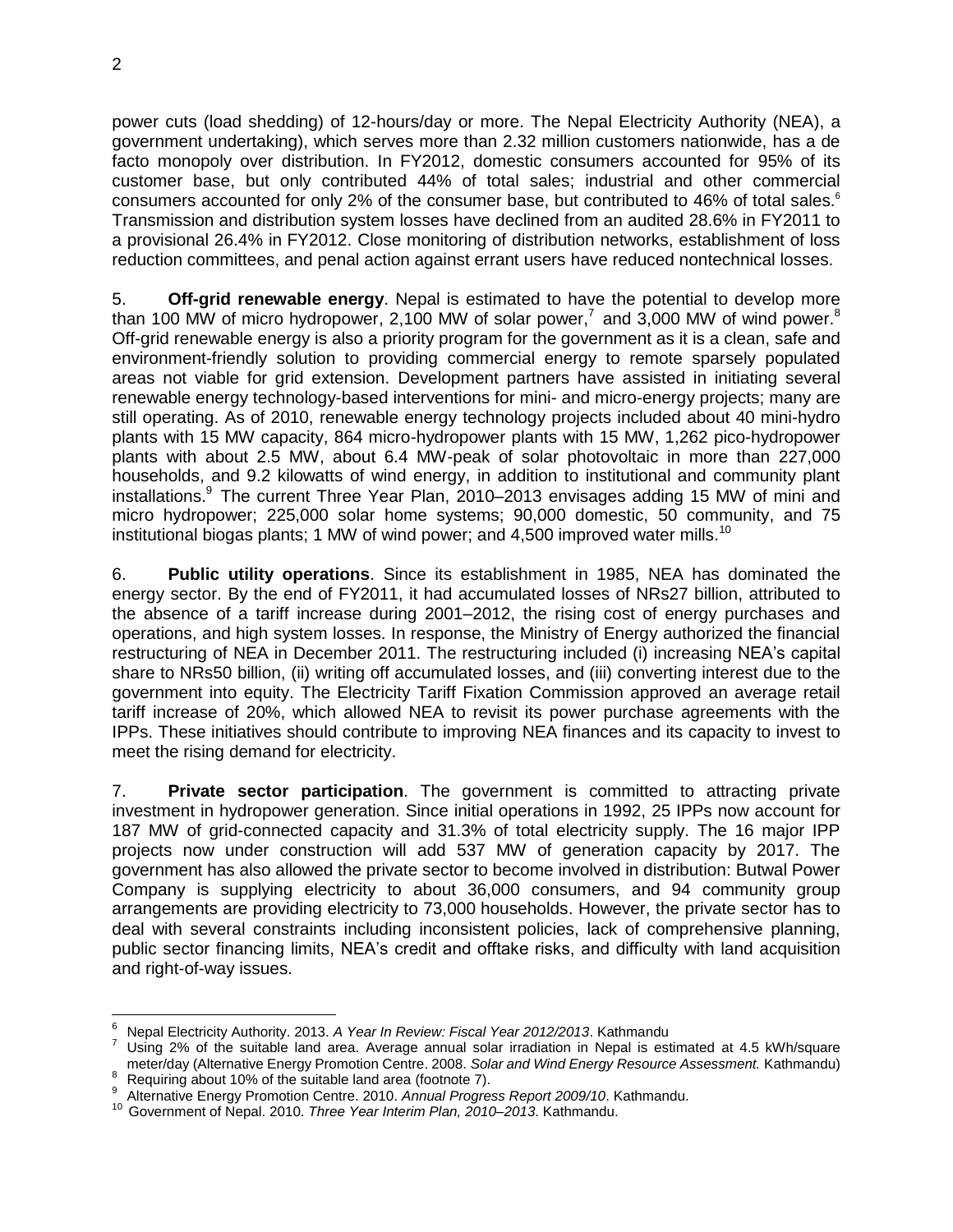# **2. Government's Sector Strategy**

8. The government adopted the Electricity Act, 1992 to develop and manage hydropower and to standardize and safeguard electricity services, covering issues such as licensing, royalties, duties and taxes, tariff fixation, and land acquisition. The Hydropower Development Policy, 2001 lists objectives and establishes governing rules for hydropower. It specifies the generation, transmission, and distribution functions for creation of an independent power systems operator. In the absence of updated corresponding legislation, this policy document continues to provide the basic framework for private sector participation. The National Water Resource Strategy, 2002 calls for NEA to become commercially viable through corporatization, improved management, and separation of its rural electrification operations; and for generation to become the responsibility of a separate corporation. Cabinet approved the new Nepal Electricity Act and the Nepal Electricity Regulatory Commission Act, but government approval was stalled due to the absence of Parliament from May 2012 to early 2014; the proposed legislation is expected to be put forward under the current government. The Nepal Electricity Regulatory Commission Act will establish an independent regulatory agency for power.

9. In 2008, the government approved the National Electricity Crisis Resolution Action Plan to provide immediate and long-term strategies for dealing with a worsening power situation. It also formed a task force to prepare a road map for developing an additional 10,000 MW of hydropower generation capacity in 10 years. The Rural Energy Policy, 2006 targets installation of improved biomass technologies, off-grid micro-hydro systems for rural electrification (capable connecting to the national grid when it is extended), and white light-emitting-diode and photovoltaic-based solar lights to replace kerosene lamps. The policy provides for special programs to enhance the benefits of rural energy services for women and other marginalized groups, and increase their representation in the formation of community-based organizations through social mobilization.

10. Because the government has major financing responsibilities in numerous other sectors, it will be unable to make sufficient investments on its own to fully develop Nepal's hydropower potential. To leverage investments, share risks, and mobilize private investment, public–private partnerships (PPPs) are being pursued as a key strategic model for hydropower expansion. PPP is already used in power distribution through NEA's community electrification initiatives. The Asian Development Bank (ADB) will continue to strengthen these initiatives with a facility to implement large-scale PPP hydropower projects and to provide related advisory services.<sup>11</sup>

# **3. ADB Sector Experience and Assistance Program**

11. ADB; the European Commission; the European Investment Bank; the Japan International Cooperation Agency (JICA); KfW; the Netherlands Development Organization; the United Nations Development Programme; the World Bank; and the governments of the People's Republic of China (PRC), Denmark, India, and Norway are the major development partners in the sector. Of these, ADB; JICA; KfW; the World Bank; and the governments of the PRC, India, and Norway have been the most active in the on-grid subsector. Nepal's other development partners are more involved in off-grid development. The development partners regularly coordinate sector investments and support for establishing an enabling institutional framework.

 $\overline{a}$ <sup>11</sup> ADB. 2013. *Report and Recommendation of the President to the Board of Directors: Proposed Grant to Nepal for the Project Preparatory Facility for Energy*. Manila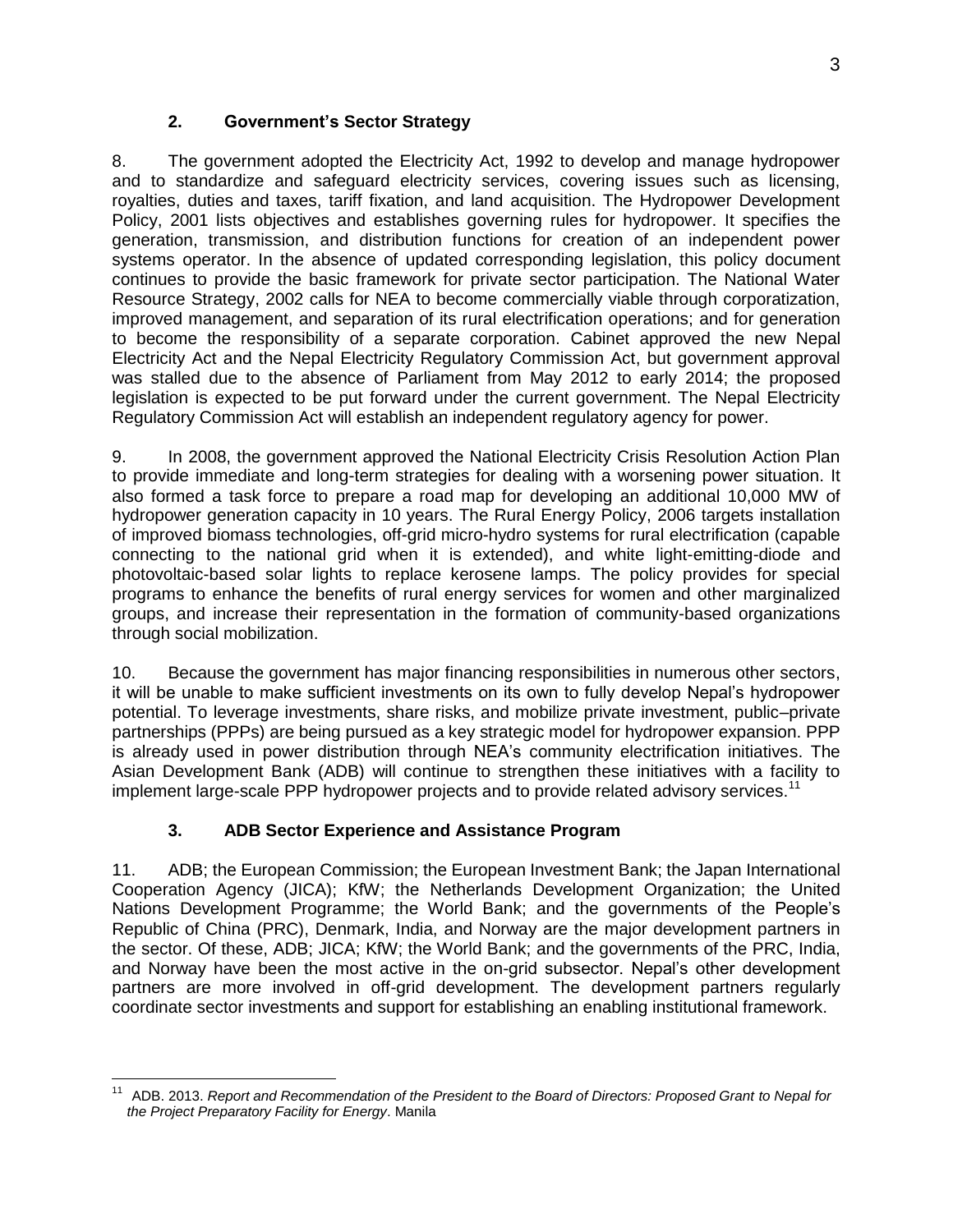12. ADB has been the leading partner in Nepal's power system development, focusing on support for NEA's expansion of generation, transmission, and distribution capacity. ADB and JICA cofinanced the Kali Gandaki "A" Hydroelectric Project, a 144 MW power plant commissioned in 2002.<sup>12</sup> ADB assistance projects for transmission in 2009 and 2011, cofinanced by Norway, strengthened transmission infrastructure from the western border to the central region, and supported the evacuation of electricity from generation sites in eastern Nepal to the load center in Kathmandu. For distribution, ADB assistance has focused on increased access; rehabilitation of small hydropower plants; and other clean energy interventions, such as solar street lighting, and energy-efficient lighting. ADB has also supported several rural electrification projects with local community participation. ADB approved the 140 MW Tanahu Hydropower Project in 2013 to address the issue of limited generation of electricity from storage-type hydropower plants;<sup>13</sup> JICA, the European Investment Bank, and Abu Dhabi Fund for Development cofinanced the project. It includes pilot programs to expand the access of women and other marginalized groups to energy resources and energy-based livelihoods in partnership with NEA, Alternate Energy Promotion Centre, and nongovernment organizations.

13. ADB's main focus in the new country partnership strategy will be to make the energy sector a key driver of inclusive economic growth through investments in both on-grid and off-grid subsectors. ADB's on-grid investments will include support for developing large-scale hydropower projects, expanding transmission capacity to connect new hydropower plants to the grid and to facilitate cross-border power exchange, and expanding and improving the distribution network including village electrification in the new transmission corridors. ADB will provide transaction advisory services to the government to explore suitable PPP modalities and catalyze private sector investment in large-scale hydropower development (footnote 3).

14. ADB will help the government develop off-grid power through the use of renewable energy sources, and will support initiatives that increase energy efficiency. ADB interventions in the energy sector will comply with stringent social and environmental safeguard requirements, and will enhance inclusive economic and environmentally sustainable growth. ADB will support the development of the institutional capacity of sector agencies to address such concerns as the need to enhance inclusiveness in access to energy. ADB will conduct a policy dialogue with the government to (i) improve the governance and efficiency of the energy sector; (ii) create an independent regulatory authorities for energy and water; and (iii) introduce appropriate structural reforms, including the enactment of relevant legislation, full implementation of NEA's financial restructuring plan, and regular tariff revisions. Support for sector planning frameworks, such as a regional transmission master plan and basin-level planning, will be considered, in coordination with other development partners.

 $\overline{a}$ 

<sup>12</sup> ADB. 1996. *Report and Recommendation of the President to the Board of Directors: Proposed Loan and Technical Assistance Grants to Nepal for the Kali Gandaki "A" Hydroelectric Project*. Manila.

<sup>13</sup> ADB. 2013. *Report and Recommendation of the President to the Board of Directors: Proposed Loans and Administration of Technical Assistance Grant to Nepal for the Tanahu Hydropower Project*. Manila.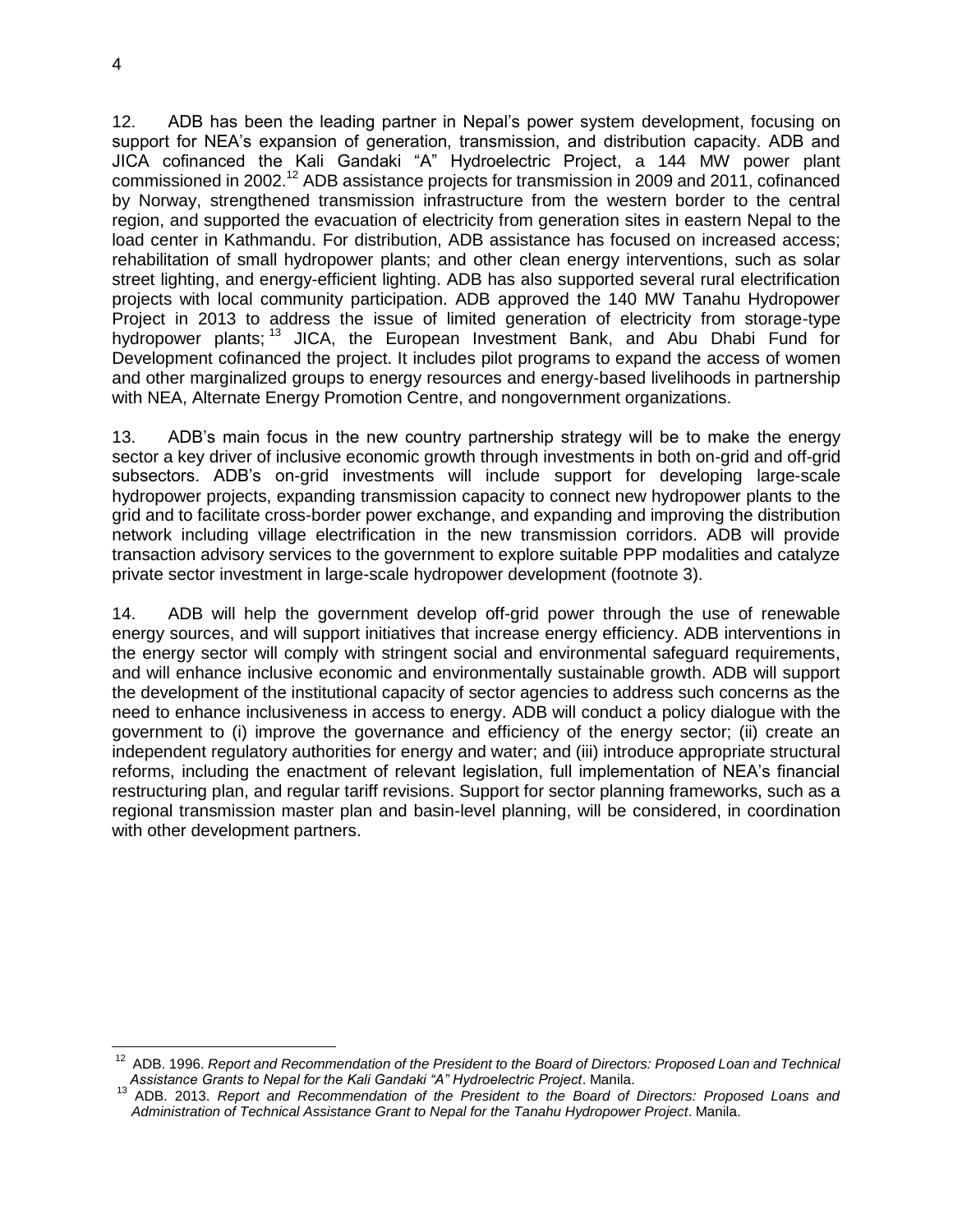

#### **Problem Tree for the Energy Sector**

 $\boxed{\cdot}$  To be supplied by the ensuing project

Being supported by ongoing Asian Development Bank projects